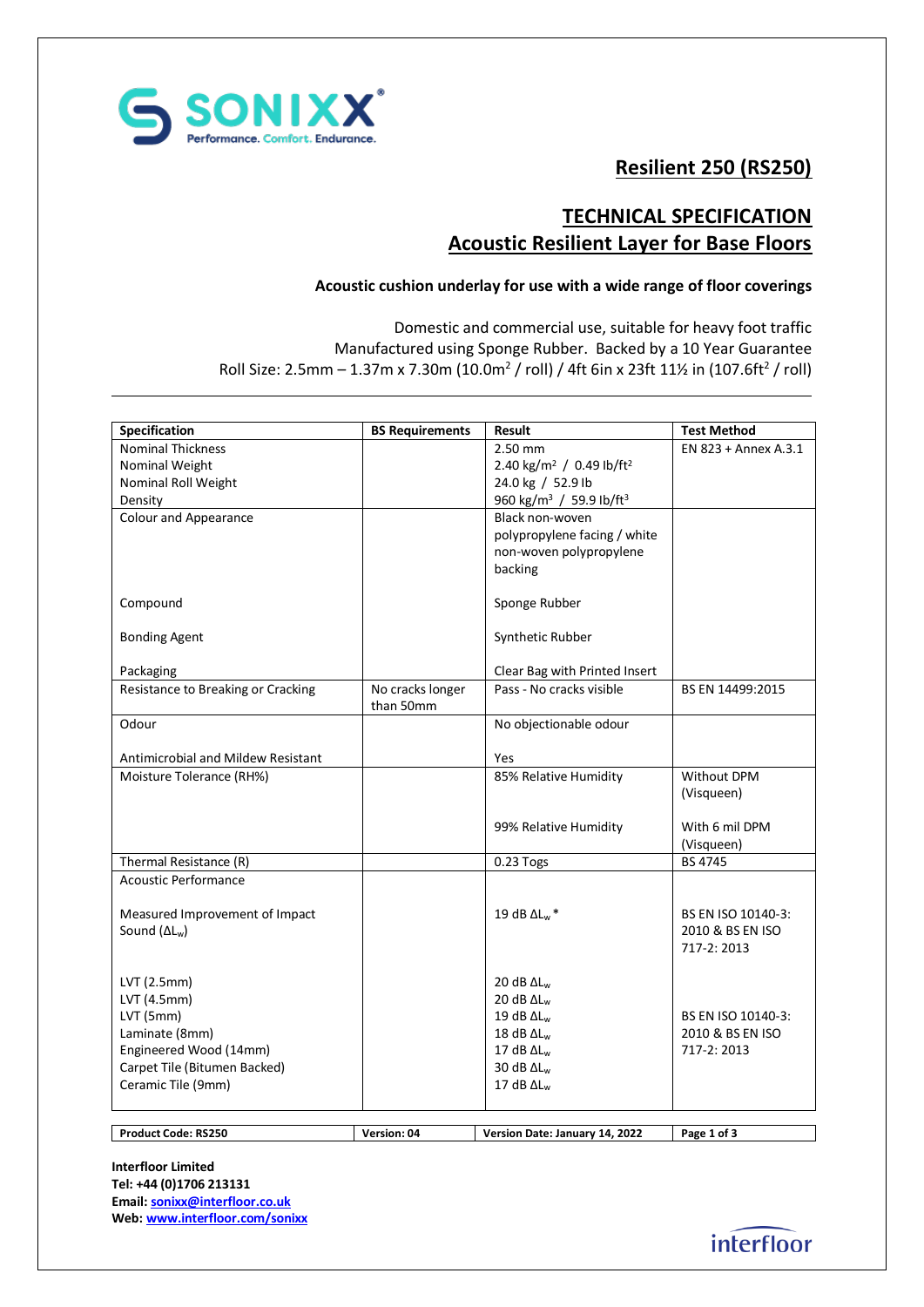

# **Resilient 250 (RS250)**

## **TECHNICAL SPECIFICATION Acoustic Resilient Layer for Base Floors**

### **Acoustic cushion underlay for use with a wide range of floor coverings**

Domestic and commercial use, suitable for heavy foot traffic Manufactured using Sponge Rubber. Backed by a 10 Year Guarantee Roll Size: 2.5mm – 1.37m x 7.30m (10.0m $^2$  / roll) / 4ft 6in x 23ft 11½ in (107.6ft $^2$  / roll)

| Acoustic Performance (Cont.)    |                       |                |
|---------------------------------|-----------------------|----------------|
| Impact Insulation Class (IIC)   | $HC$ 51 $*$           | ASTM - E989-21 |
| Reaction to Fire                | Class $B_{FL}$ -s1 ** | EN 13051       |
| Test performed on RS250 with no |                       |                |
| floorcovering                   |                       |                |

### **RESPONSIBLY MADE**

RS250 is free from plasticisers, asbestos, formaldehyde, halogens and heavy metals. It complies with the French afsset A+ guidelines on VOCs, and meets the German AgBB scheme standards.

### **ECOLOGICAL ASPECTS**

RS250 is solvent free and does not contain any other ozone depleting substances. The renewal resources used in the product do not compete with food crops (during growth).

#### **HEALTH & SAFETY**

RS250 does not require special health and safety measures to be taken. When installing floor coverings, it is essential to adhere to the manufacturer's advice on protection.

#### **PROCESSING**

The approval of flooring and adhesive manufacturers must be obtained prior to the installation of the product.

### **GREEN CREDENTIALS**

| <b>Green Features</b>     | <b>Description</b>                                            | <b>LEED Programme</b>            |
|---------------------------|---------------------------------------------------------------|----------------------------------|
| Recyclable                | At the end of the underlays useful life, it can be 100%       | MR 2.0: Points Available         |
|                           | recycled                                                      | It can be recycled               |
| <b>Recycled Content</b>   | Contains not less than 3% pre-consumer recycled material      | MR 4.0: Points Available         |
|                           |                                                               | <b>Recycled Content</b>          |
| <b>Indoor Air Quality</b> | Meets or exceeds the industry standard for indoor air quality | IEQ 4.3: Points Available        |
|                           | as established by the CRI Green Label Programme               | Product is Green Label Certified |
| <b>Regional Materials</b> | Production Facility - Haslingden BB4 4LS, UK                  | MR 5.0: Points Available         |
|                           | Where used within 500 miles of the Production Facility        |                                  |

LEED points must be considered along with other building components and must be determined by the specifiers/architect or LEED accredited professional

| <b>Product Code: RS250</b> | <b>Version: 04</b> | 14, 2022<br>Version Date: January | ot 3<br>Page |
|----------------------------|--------------------|-----------------------------------|--------------|
|                            |                    |                                   |              |

**Interfloor Limited Tel: +44 (0)1706 213131 Email[: sonixx@interfloor.co.uk](mailto:sonixx@interfloor.co.uk)  Web[: www.interfloor.com/sonixx](http://www.interfloor.com/sonixx)**